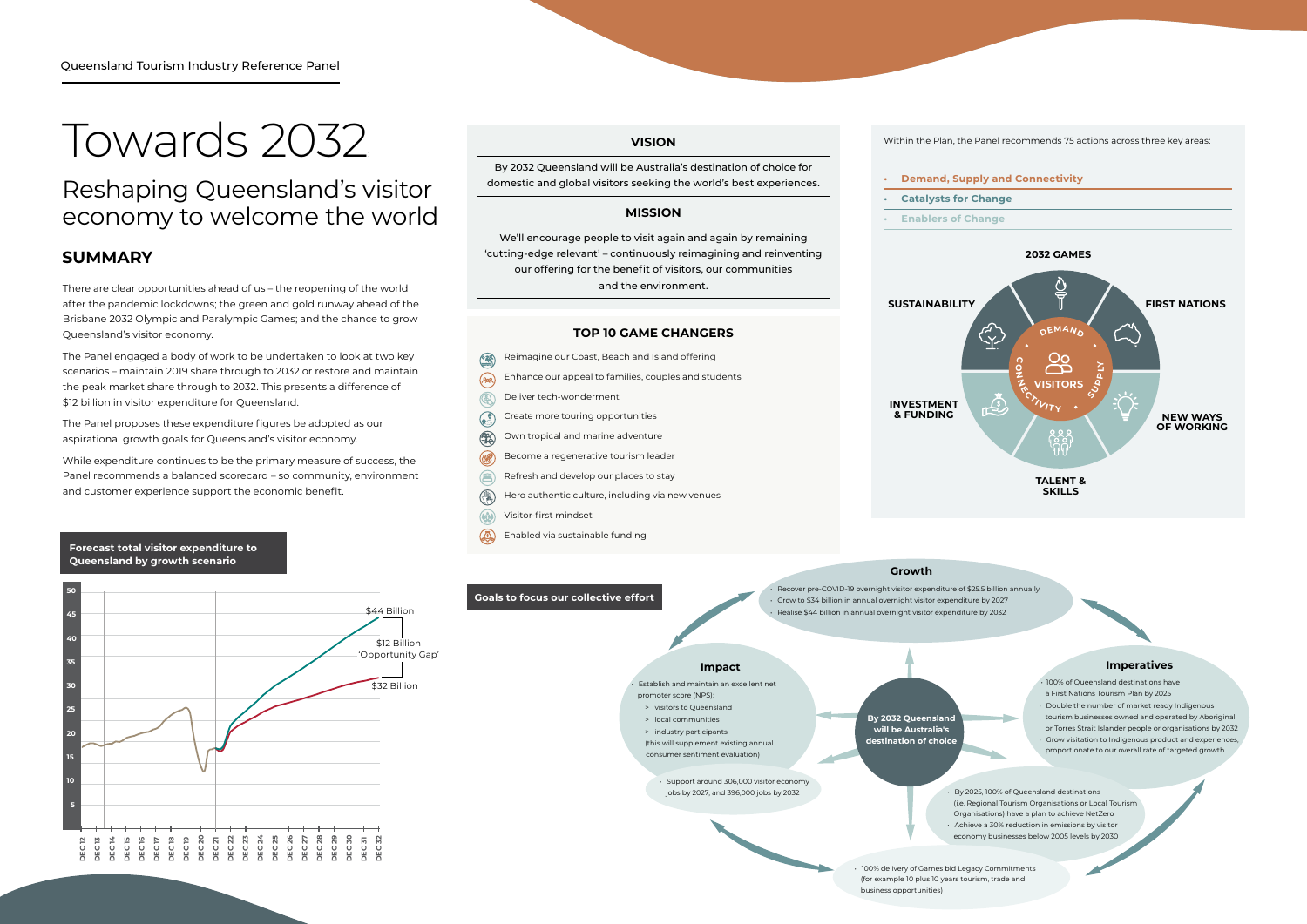## **RECOMMENDATIONS SUMMARY**

# Towards 2032: Reshaping Queensland's visitor economy to welcome the world

### **Panel recommendations**

#### **Demand, supply and connectivity**

#### **Experience Development Fund**

- 1. Establish a new \$140 million fund to develop significant new and visionary products and experiences, including a contemporary refresh of existing iconic products and experiences, to meet tomorrow's visitor expectations
- 2. Co-fund projects in line with the opportunities set out in this plan that meet economic, community impact and sustainability criteria
- 3. Fund to be governed by an independent commercial entity with a skilled and diverse Board, including First Nations representation

#### **Growing Tourism Infrastructure Fund**

- 4. An injection of \$50 million into the Growing Tourism Infrastructure Fund to enable critical tourism infrastructure investment, including in accommodation as a priority
- 5. Deliver amenities, improve accessibility and deliver built assets that improve the 'lived experience' of the visitor
- 6. Future-proof our infrastructure, particularly with regards to sustainability credentials and climate resilience
- 7. Funding to be available to upgrade and overhaul existing critical tourism-related infrastructure as well as new projects

#### **Events and marketing investment**

- 8. An \$80 million increase in contestable funding for events and destination marketing
- 9. Grow the year-round events calendar with distinct funding for the development of homegrown events including to promote dispersal and off-peak visitation

19. Align aviation route priorities with other modes of transport (for example, accelerating the rebuild of the cruise industry) to support the flow of visitors into and throughout Queensland

- 10. Maximise the so-called "green and gold runway" opportunity for enhancing tourism and trade in conjunction with culture, lifestyle, business and sporting events, in the long lead-time to the 2032 Games
- 11. Ensure the domestic visitor opportunity is fully captured through new campaign and partnership activities – pivoting to international opportunities when the time is right

#### **International education and training**

- 12. Build a more competitive position for Queensland's various study destinations with international students and their networks of influencers, by better aligning state, commonwealth and local government efforts
- 13. Leverage Queensland's research, innovation and industry strengths including appealing new fields in which Queensland has a compelling advantage, like sports science in the lead-up to Brisbane 2032, or marine science on the Great Barrier Reef
- 14. Develop tourism experiences and career pathways that appeal to international students and their influencers and promote available travel options to students

#### **Aviation Fund deployment**

- 15. Maximise the \$100 million government investment to rebuild aviation access to Queensland
- 16. Apply a new, "whole-of-plane" assessment criteria for deploying the fund
- 17. Secure new, direct international routes, ensuring that our targeted visitors can access Queensland's destinations. Promote regional dispersal.
- 18. Recapture and then maintain or exceed our pre-pandemic peak market share of domestic and international aviation seat capacity

#### **Improve access throughout Queensland**

20. Further develop a Queensland Touring Strategy, including better promotion of established drive routes

#### **Business Events Strategy**

- 21. Create a shared Business Events Strategy to position Queensland to leverage our state's diverse offerings and competitive strengths to build on the doubling of investment
- 22. Better align Queensland's industry and research strengths and trade and investment activities to improve the value proposition for event organisers
- 23. Longer term funding commitments to better support the bidding cycle

#### **Catalysts for change**

#### **Accelerate ecotourism**

- 24. Investment to establish and maintain world-class National Park and protected area infrastructure (including, walking/hiking trails, mountain bike trails, trailhead facilities, wayfinding, signage, interpretation, expert guides, and other facilities)
- 25. Through First Nations consultation, seek to open more areas of National Parks to overnight public stays (and infrastructure) including reasonably limited access in partnership with private operators as accepted in other states
- 26. A funding stream specific to incentivising ecotourism projects (with increased gearing for projects which are regenerative) as part of the Destination Development Fund to be managed by Destination Development Queensland
- 27. Consideration of new category of protected area when adding to protected estate
- 28. Continued realisation of opportunities in areas adjacent to National Parks
- 29. Review Queensland's legislative and policy framework and approvals process in the context of national and international competitors and progress changes to position Queensland as an ecotourism leader and capture market share

- 
- 
- 
- 
- 
- 

30. Ensure all on-country tourism involves deep First Nations consultation and results in financial and non-financial benefits accruing to Traditional Owners

31. Enhance transparency and build a sense of urgency in approval processes, including with clear KPIs to guide agency consideration and reduce wait times

#### **Sustainability and Climate Adaptation Plans**

32. Develop Sustainability and Climate Adaption Plans for Queensland's visitor economy (and local variations) that encompass:

- actions on climate change adaptation and transition
- actions to reduce carbon emissions to net-zero by 2050
- social impact and governance (such as diversity, equality, and wellness),
- energy, plastics, water and waste management
- circular economy operations and biodiversity management.

33. Funding for regions to ensure capability to develop and implement plans

34. Establish guidelines to deliver the Plan including:

- metrics and criteria for Environment, Social and Governance (ESG) outcomes
- alignment with the United Nations Sustainable Development Goals (SDG) for new product development.

35. Communications to explain the industry pathway to visitors, residents and investors

#### **First Nations leadership**

36. Support regions to develop and implement a First Nations Tourism Action Plan, led by First Nations people, to map a practical way forward

37. Support the creation of new Indigenous-owned and operated businesses through programs identified and led by First Nations people

38. Extend cultural understanding via, for example, similar programs to those run during the Year of Indigenous Tourism